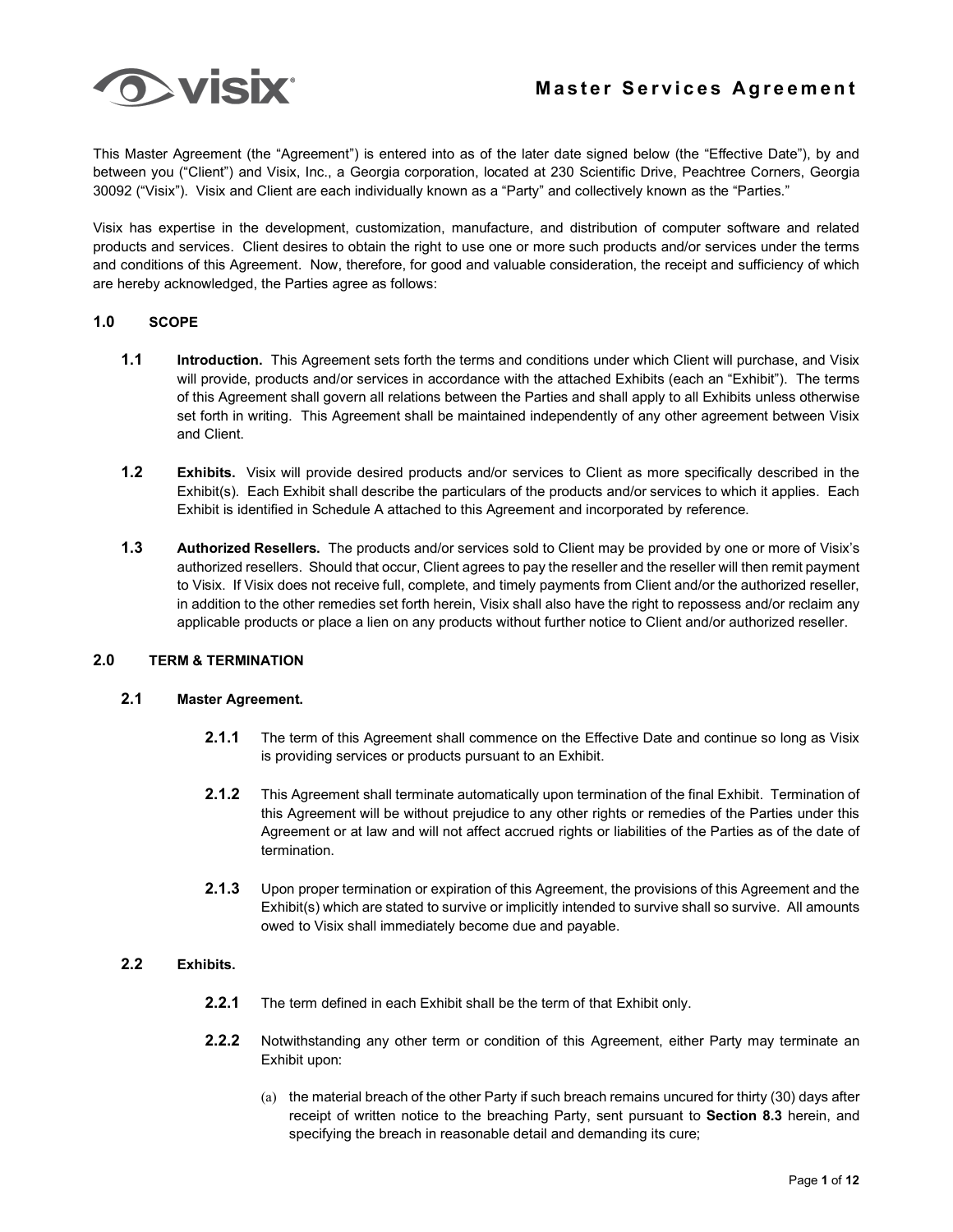# **Master Services Agreement**



- (b) written notice to the other Party, if such other Party: (i) ceases to conduct business in the normal course, (ii) makes an assignment for the benefit of creditors, (iii) is liquidated or otherwise dissolved, (iv) becomes insolvent, is adjudicated bankrupt, or a receiver, trustee, or custodian is appointed for it, or (v) attempts to assign any portion of this Agreement or any Exhibit(s) in any manner not expressly permitted thereunder;
- (c) the occurrence of a force majeure event that is not cured within the time provided in **Section 8.8** of this Agreement; or
- (d) the written consent by the other Party to such termination.
- **2.2.3** Upon the termination or expiration of an Exhibit,
	- (a) Client will immediately cease holding itself out as having a commercial relationship with Visix in relation to the products and/or services covered under such Exhibit;
	- (b) Client shall immediately cease use of Visix's trademarks, service marks, trade names, service names, logos, symbols, and other product or service designations pertaining to such Exhibit;
	- (c) each Party shall immediately comply with the requirements set forth in **Section 7.7**;
	- (d) Client shall pay all amounts properly due and payable to Visix under such Exhibit up until and through the effective date of such termination or expiration;
	- (e) In the event of a termination under **Section 2.2.2(b)**, Visix reserves the right to terminate any and all agreements between Visix and Client and all licenses granted by Visix under this Agreement or otherwise; and
	- (f) Visix shall not have any further liability or obligation to Client pursuant to such Exhibit, except as may be otherwise expressly agreed to in writing and signed by the Parties.

### **3.0 PAYMENT, DELIVERY, & RETURNS**

**3.1 Fees & Costs.** Conditioned upon the prior acceptance by both Parties of this Agreement and in consideration of the products and/or services described in the Exhibit(s), Client shall pay Visix the fees and costs set forth and agreed upon by the Parties in such Exhibit(s). In addition to such fees and costs, unless Client provides Visix with a valid and correct tax exemption certificate applicable to Client's purchase, Client agrees to pay any sales, use, excise, value added, customs fees, and/or other taxes levied upon either Party by any government taxing authority as applicable to the Exhibit, except for Visix's employment taxes or taxes based on Visix's income. Sales and use taxes as they occur will be added to invoices. Visix is not responsible for any typographical, pricing, or other error and reserves the right to cancel any purchase resulting from such error.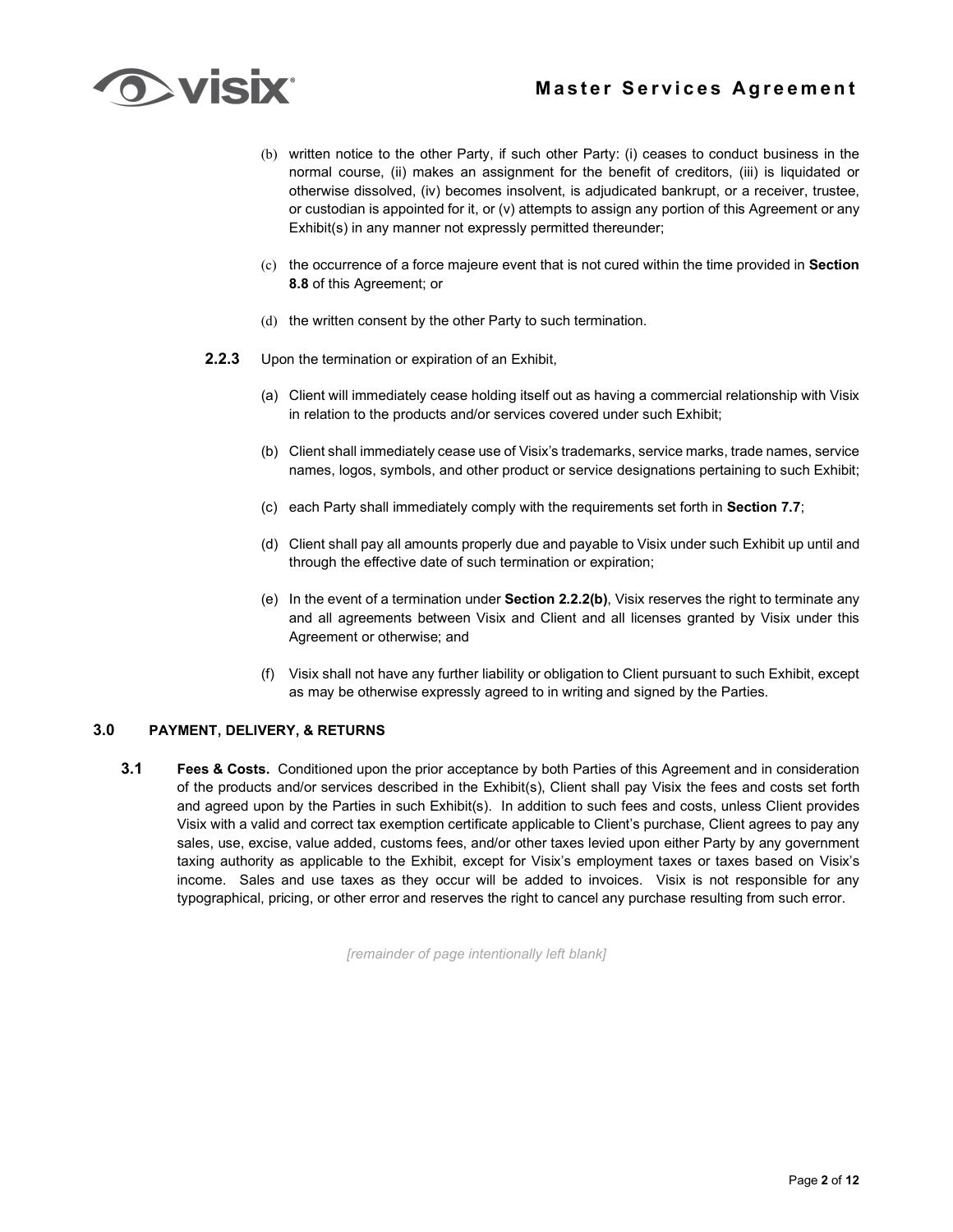

- **3.2 Payment.** Payment terms are within Visix's sole discretion. Unless otherwise agreed to in writing, payment must be made at the time of purchase. AMOUNTS DUE SHALL NOT BE SUBJECT TO ANY WITHHOLDING, ABATEMENT, REDUCTION, SETOFF, OR RECOUPMENT FOR ANY REASON WHATSOEVER. Payment may be made by credit card, wire transfer, or other prearranged payment method. Visix may invoice and/or ship parts of a purchase separately. Client's purchase is subject to cancellation in whole or in part by Visix at Visix's sole discretion. If Client breaches the provisions of this Agreement or any Exhibit, Visix may charge Client's account or credit card the full list price for Client's purchase (in lieu of a discounted or special price). In the event a payment due is not completely paid when due, the unpaid amount shall bear interest at the prime rate specified in the Wall Street Journal as of the due date or, if different, the highest rate allowed by law. In the event of a disputed amount due, Client shall pay the undisputed amount within the time period provided and Visix reserves the right to collect interest with respect to the disputed portion. Client hereby grants Visix, and Visix hereby retains, a purchase money security interest and lien on any and all of Client's rights, title, and interest in products purchased under this Agreement, wherever located, and all replacements or proceeds of such products, until the amount due for such products is paid in full, including any late charges and costs of collection. Client consents to Visix's use of this Agreement, as well as invoices, as financing statements for protecting this security interest, and appoints Visix as Client's agent for service of process only for the purpose of protecting this security interest.
- **3.3 Shipment of Products; Duty to Notify if Product is Missing, Incorrect, or Damaged**. Unless otherwise agreed to in writing, shipping and handling charges are Client's responsibility in addition to fees, costs, and taxes. Shipping dates provided by Visix are estimates only. Loss or damage that occurs during shipping by a carrier selected by Client is Client's responsibility. Loss or damage that occurs during shipping by a carrier selected by Visix is Visix's responsibility. Client must notify Visix in writing within fourteen (14) days of an applicable invoice or receipt of the product, whichever is later, if Client believes any portion of Client's purchase to be missing, incorrect, or damaged. The Parties agree that Visix may revise and discontinue products at any time without notice to Client and this may affect information saved in an online "cart." At any time a delivered product shall have the functionality and performance of the product ordered, but the Parties agree that changes between what is delivered and what is described in a specification sheet or catalog are possible.
- **3.4 Product Returns and Exchanges.** New and refurbished products purchased directly from Visix may be returned or exchanged in accordance with Visix's return or exchange policy available at www.visix.com in effect on the date of the return or exchange. Visix's return or exchange policies may differ depending on the type of product Client orders (e.g., refurbished products, peripheral purchases, non-Visix branded products, which may include non-Visix branded software, etc.). Visix reserves the right to change any of its return or exchange policies at any time and in its sole discretion. Client must contact Visix directly before attempting to return or exchange a product and obtain a return material authorization ("RMA") number to include with the return or exchange. Any product to be returned or exchanged must be provided to Visix in its original or equivalent packaging. Client is responsible for any risk of loss and any shipping and handling charges associated with returning or exchanging a product. Additional fees may apply. If Client fails to follow return or exchange instructions and policies provided by Visix, Visix is not responsible whatsoever for any product that is lost, damaged, modified, or otherwise processed for disposal or resale. If Client seeks to return parts or components of a product, such partial return may be accepted by Visix at Visix's sole discretion. Credit for partial returns shall be at Visix's sole discretion and may be less than invoice or individual component prices, especially considering sales made under bundled or promotional pricing.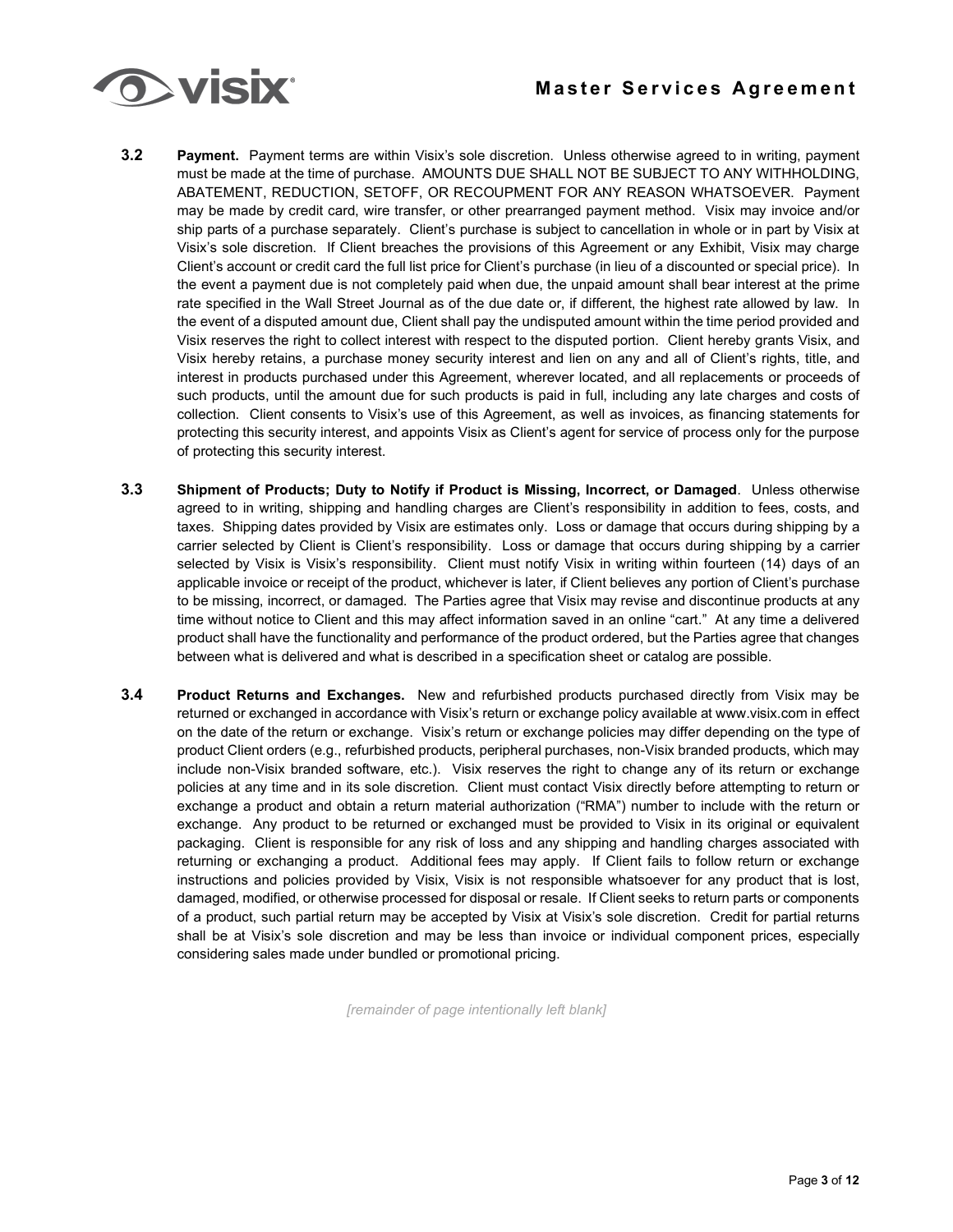

# **4.0 INDEMNIFICATION**

- **4.1 By Visix.** Visix agrees to defend and indemnify Client, and its present and former officers, directors, members, employees, and agents, against all claims, suits, actions, damages, liabilities, losses, expenses, and costs (including reasonable attorney fees, expert fees, and costs) arising out of or resulting from any action by a third party against Client that is based on a claim that any of the services provided by Visix or products manufactured by Visix under this Agreement or any Exhibit(s) infringe, misappropriate, or violate a trademark, patent, trade secret, copyright or any other intellectual property right of a third party (hereinafter collectively referred to as a "Claim"). Client shall (a) give Visix reasonably prompt notice in writing of any such Claim and shall permit Visix to answer and defend the Claim; and (b) provide Visix with the information, assistance, and authority necessary for Visix to, at Visix's expense, direct and conduct the defense against and/or settlement of the Claim.
- **4.2 By Client.** Client agrees to defend and indemnify Visix, and its present and former officers, directors, members, employees, and agents, against all claims, suits, actions, damages, liabilities, losses, expenses, and costs (including reasonable attorney fees, expert fees, and costs) arising out of or resulting from any action by a third party against Visix that is based on any act or omission of Client and that results in: (a) personal injury (or death) or tangible or intangible property damage (including loss of use); (b) the violation of any statute, ordinance, or regulation; or (c) any breach or alleged breach or violation of any representations or warranties made by Client in this Agreement or any Exhibit(s). Visix shall: (a) give Client reasonably prompt notice in writing of any such claim and permit Client to answer and defend the claim; and (b) provide Client with the information, assistance, and authority necessary for Client to, at Client's expense, direct and conduct the defense against and/or settlement of any such claim. Neither Party shall agree to any settlement of any such claim without the prior written consent of the other Party, which consent shall not be unreasonably withheld or delayed.
- **4.3 Indemnification Disclaimer.** Notwithstanding the foregoing, Visix will have no obligation under **Section 4.1** or otherwise with respect to any infringement claim, unless otherwise agreed to in writing, based upon: (i) any use of the products and/or services under an Exhibit(s) not in accordance with such Exhibit(s), user manual, documentation, instructions or other similar documents; or (ii) any modification of the products and/or services by anyone other than Visix. Further, if Visix licenses software to Client ("Software"), Visix shall have no obligation to defend any action or indemnify Client from damage if: (a) Client, in providing customizations to the Software, infringes upon the intellectual property of any third party; (b) Client is not using the most current version of the Software and the action would have been avoided without such misuse; (c) Client has modified the Software and the action would have been avoided without such misuse; or (d) Client is using the Software in combination with other software and the action would have been avoided without such misuse. EXCEPT AS MAY BE OTHERWISE PROVIDED IN AN EXHIBIT, THE FOREGOING CONSTITUTES VISIX'S TOTAL LIABILITY WITH RESPECT TO ANY CLAIM FOR INFRINGEMENT.

# **5.0 LIMITATION OF LIABILITY**

**5.1 VISIX SERVICES**. TO THE MAXIMUM EXTENT PERMITTED BY APPLICABLE LAW, VISIX'S ENTIRE LIABILITY FOR ANY CLAIM(S) RESULTING FROM ITS ACTS OR OMISSIONS, INCLUDING, BUT NOT LIMITED TO, NEGLIGENCE CLAIMS UNDER THIS AGREEMENT, SHALL NOT EXCEED THE TOTAL AMOUNT OF FEES ACTUALLY RECEIVED BY VISIX FROM CLIENT (EXCLUDING PASS THROUGH OR OUT OF POCKET EXPENSES) FOR THE SPECIFIC SERVICE FROM WHICH LIABILITY ARISES DURING THE SIX (6) MONTH PERIOD IMMEDIATELY PRECEDING THE EVENT FIRST GIVING RISE TO SUCH LIABILITY, AND IF NOT YET IN THE SIXTH MONTH OF THIS AGREEMENT, FOR THE PERIOD LEADING UP TO SUCH EVENT. FURTHER, NOTWITHSTANDING THE FOREGOING, IN NO EVENT SHALL VISIX'S LIABILITY TO CLIENT UNDER THIS AGREEMENT EXCEED FIFTY THOUSAND DOLLARS (\$50,000.00) IN THE AGGREGATE. THIS LIMITATION OF LIABILITY WILL NOT APPLY TO ANY CLAIMS, ACTIONS, DAMAGES, LIABILITIES OR FINES RELATING TO OR ARISING FROM VISIX'S GROSS NEGLIGENCE OR WILLFUL MISCONDUCT.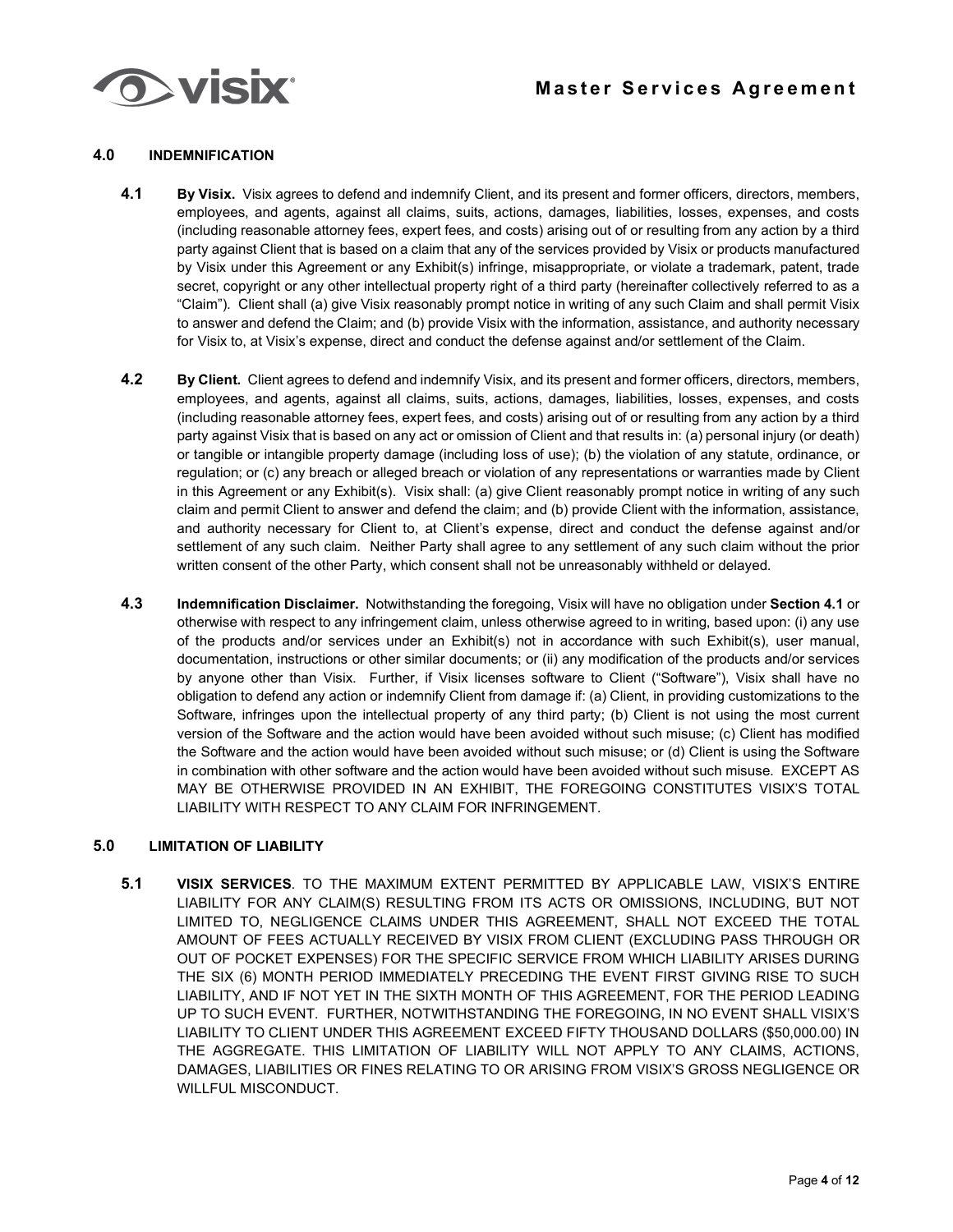

- **5.2 VISIX PRODUCTS.** TO THE MAXIMUM EXTENT PERMITTED BY APPLICABLE LAW, VISIX'S ENTIRE LIABILITY FOR ANY CLAIM(S) RESULTING FROM THE PURCHASE OF ANY PRODUCTS IS EITHER TO REPLACE THE PRODUCT WITH THE SAME OR SUBSTANTIALLY SIMILAR PRODUCT OR TO REFUND CLIENT THE PURCHASE PRICE FOR THE PRODUCT.
- **5.3** NOTWITHSTANDING THE FOREGOING, OR ANY OTHER PROVISION IN THIS AGREEMENT TO THE CONTRARY, IN NO EVENT WILL VISIX BE LIABLE FOR INDIRECT, INCIDENTAL, SPECIAL, PUNITIVE, EXEMPLARY OR CONSEQUENTIAL DAMAGES INCLUDING, BUT NOT LIMITED TO, LOSS OF GOODWILL, LOSS OF PROFITS, LOSS OF OR INTERRUPTION OF BUSINESS, WORK STOPPAGE, COMPUTER FAILURE OR MALFUNCTION, LOST OR CORRUPTED DATA OR SOFTWARE, OF ANY KIND OR NATURE, ARISING OUT OF OR RELATING IN ANYWAY TO THIS AGREEMENT OR AN EXHIBIT EVEN IF ADVISED OF THE POSSIBILITY OF SUCH DAMAGES.

# **6.0 WARRANTIES & DISCLAIMER**

- **6.1 Representations and Warranties.** Each Party represents and warrants that:
	- **6.1.1** it has full right and authority to enter into and to perform its obligations under this Agreement and any Exhibit(s);
	- **6.1.2** its acceptance and implementation of this Agreement and any Exhibit(s) and its performance of its obligations hereunder have been duly authorized by all requisite corporate actions on its part and that it has duly accepted this Agreement and any Exhibit(s);
	- **6.1.3** the acceptance and implementation of this Agreement or any Exhibit(s) by such Party, and the exercise or performance of any rights or obligations hereunder, does not and will not contravene any provision of its organizational documents, or to its knowledge violate or conflict with any agreement or binding obligation to which it is a Party; and
	- **6.1.4** it shall use commercially reasonable efforts to ensure that its computer systems, data, computer hardware, or other equipment or software operated or maintained by it is free of, and shall use commercially reasonable methods not to introduce into any of the other Party's computer systems, data, computer hardware, or other equipment or software, any "automatic restraint," "back door," "time bomb," "Trojan horse," "worm," "drop dead device," "virus," "preventative routines," "disabling code," or other computer software routines designed to: (i) permit unauthorized access to or use of its computer systems by a third party, (ii) disable, modify, damage, or delete any data, computer hardware, or other equipment or software operated or maintained by it, or (iii) perform any other such similar actions (collectively, "Viruses"). Notwithstanding any other limitations in this Agreement, each Party agrees to notify the other Party immediately upon discovery of any Virus(es) that affects or may affect performance under an Exhibit, and, if one Party discovers or reasonably suspects any such Virus(es), the infected Party agrees to take reasonable action immediately, at its own expense, to identify and eradicate (or to equip the other Party to identify and eradicate) such Virus(es) and carry out any recovery reasonably necessary to remedy any impact of such Virus(es), time being of the essence.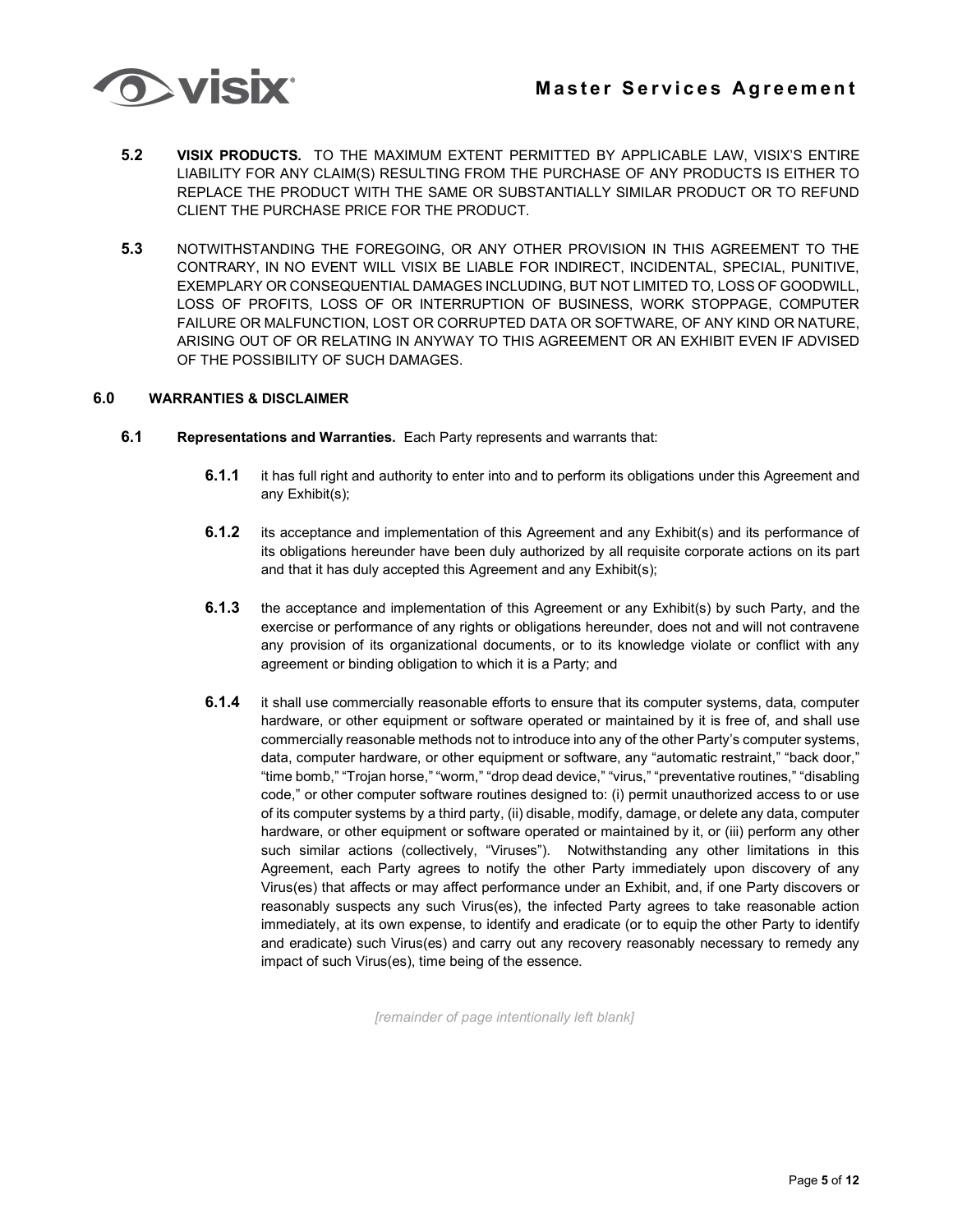

- **6.2 By Visix.**
	- **6.2.1** Limited warranties and servicing applicable to Visix-branded products are available at www.visix.com or in the documentation Visix provides with the products, and are expressly conditioned upon the receipt of full payment for the products to be warranted and/or serviced. Only upon Visix's receipt of full payment for the products to be warranted will Visix be obligated to honor any such written warranty in effect on the Warranty Effective Date, which is hereby defined as the date chosen by Visix in Visix's sole discretion from: (a) the date of any pertinent invoice or acknowledgment, (b) the Effective Date of this Agreement, (c) the effective date of any pertinent Exhibit(s), or (d) the date payment is completed on the products to be warranted. Parts used in repairing or servicing may be new, equivalent to new, refurbished, or reconditioned.
	- **6.2.2** Visix represents and warrants that it will use commercially reasonable efforts to maintain and enforce safety and physical security procedures with respect to access and maintenance of its computer systems that are at least equal to industry standards for such type of locations and which provide reasonably appropriate technical and organizational safeguards against accidental or unlawful destruction, loss, alteration, or unauthorized access to or use or copying of data and/or information owned or provided by Client and accessible by Visix under this Agreement or any Exhibit(s), including the use of firewall protection, access controls, and encryption. Visix shall modify, at its expense, such security procedures from time to time if such modifications are necessary to fulfill its obligations under this Agreement. Visix shall take immediate action to identify and remedy the cause of any security breach to prevent future security breaches, time being of the essence.
- **6.3 By Client.**
	- **6.3.1** Client represents and warrants that it will comply with all applicable laws and regulations.
	- **6.3.2** Client represents and warrants that, unless it is expressly recognized by Visix as authorized to resell and/or export Visix products and/or services, it is buying for its own internal use only, and not for resale or export.
	- **6.3.3** Client represents and warrants that neither Client, nor any party that owns or controls or is owned or controlled by Client, is (i) ordinarily resident in, located in, or organized under the laws of any country or region subject to economic or financial sanctions or trade embargoes imposed, administered, or enforced by the European Union, the United Kingdom, or the United States; (ii) an individual or entity on the Consolidated List of Persons, Groups, and Entities Subject to European Union Financial Sanctions; the U.S. Department of the Treasury's List of Specially Designated Nationals and Blocked Persons or Foreign Sanctions Evaders List; the U.S. Department of Commerce's Denied Persons List or Entity List; or any other sanctions or restricted persons lists maintained by the European Union, the United Kingdom, or the United States; or (iii) otherwise the target or subject of any Sanctions and Export Control Laws. Client further represents and warrants that it will not, directly or indirectly, export, re-export, transfer, or otherwise make available (a) the purchased products and/or services, or (b) any data, information, software programs and/or materials resulting from the purchased products and/or services (or direct product thereof) to any country, region, or person described in this clause or in violation of, or for purposes prohibited by, Sanctions and Export Control Laws, including for proliferationrelated end uses. For purposes of this section, "Sanctions and Export Control Laws" means any law, regulation, statute, prohibition, or similar measure applicable to the purchased products and/or services and/or to either party relating to the adoption, application, implementation, and enforcement of economic sanctions, export controls, trade embargoes, or any other restrictive measures, including, without limitation, those administered and enforced by the European Union, the United Kingdom, and the United States, each of which shall be considered applicable to the purchased products and/or services.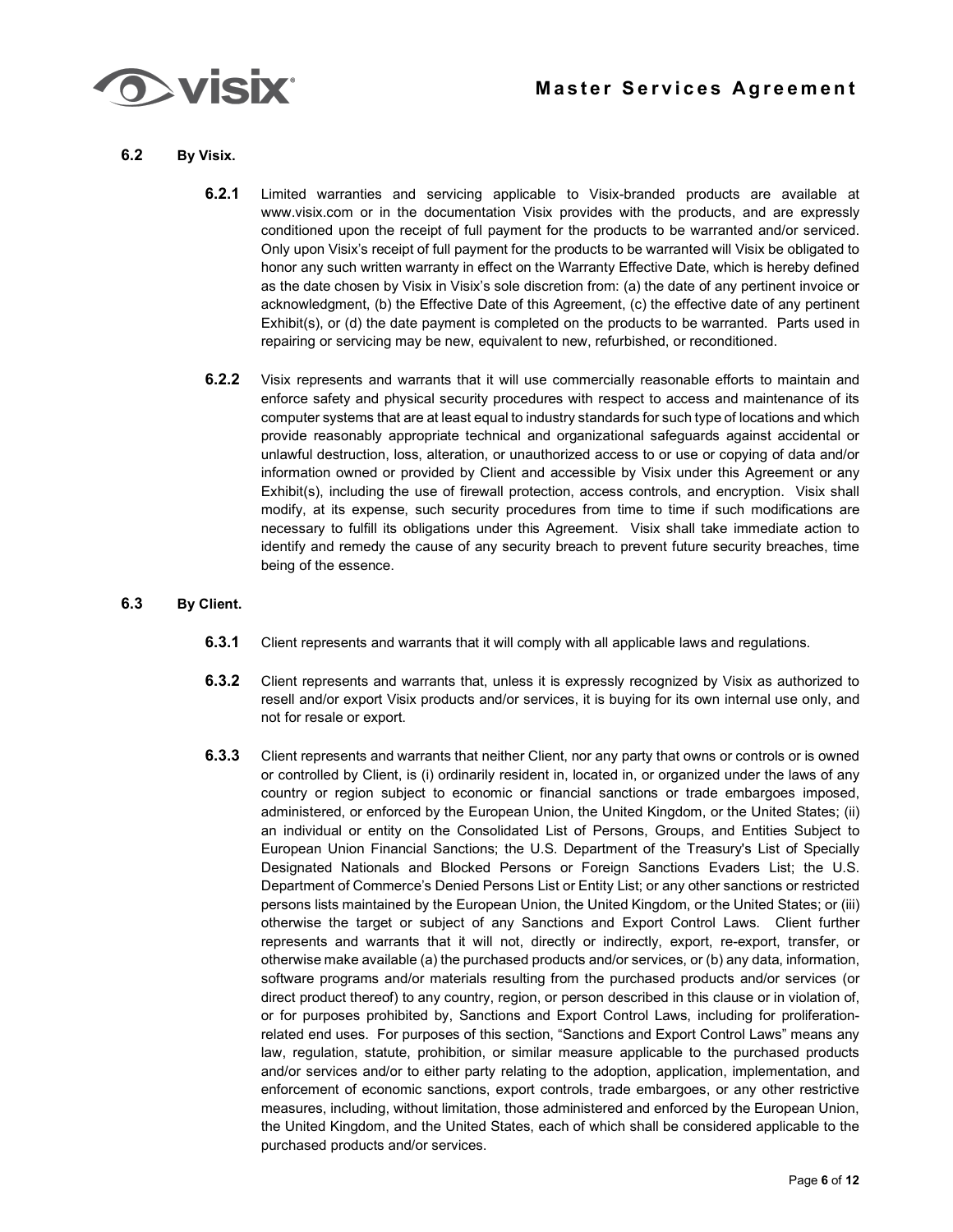

# **6.4 Disclaimer of Warranties.**

- **6.4.1** VISIX MAKES NO FURTHER WARRANTIES ON ANY SERVICES OR SOFTWARE BEYOND THE WARRANTIES EXPRESSLY SET FORTH IN **SECTION 6.2**.
- **6.4.2** VISIX MAKES NO WARRANTIES ON NON-VISIX BRANDED PRODUCTS. ANY SUCH PRODUCT IS PROVIDED BY VISIX "AS IS." ANY WARRANTY OR SERVICING APPLICABLE TO ANY NON-VISIX BRANDED PRODUCT IS PROVIDED BY THE ORIGINAL MANUFACTURER, NOT BY VISIX.
- **6.4.3** VISIX RESERVES THE RIGHT TO DISCONTINUE OR OTHERWISE VOID ANY WARRANTY, SERVICE, OR TECHNICAL SUPPORT IT OFFERS IN WHOLE OR IN PART IF CLIENT BREACHES ANY OF ITS OBLIGATIONS UNDER THIS AGREEMENT OR ANY EXHIBIT OR IF CLIENT FAILS TO PAY AMOUNTS DUE FOR PRODUCTS AND/OR SERVICES CLIENT PURCHASES FROM VISIX.
- **6.4.4 THE WARRANTIES EXPRESSLY SET FORTH IN THIS AGREEMENT ARE IN LIEU OF ALL OTHER WARRANTIES, EXPRESS OR IMPLIED. THE PARTIES DISCLAIM ALL OTHER EXPRESS, IMPLIED, AND STATUTORY WARRANTIES, INCLUDING, WITHOUT LIMITATION, THE IMPLIED WARRANTIES OF ACCURACY AND RESULTS OF USE, MERCHANTABILITY, AND FITNESS FOR A PARTICULAR PURPOSE, AND ANY WARRANTIES ARISING FROM COURSE OF DEALING, USAGE, OR TRADE PRACTICE.**

# **7.0 CONFIDENTIALITY**

- **7.1 Definition.** "Confidential Information" means all information relating to this Agreement or any Exhibit(s) (referred to herein as the "Agreements"), other than the existence of the Agreements, or received by a Party (the "Receiving Party") from the other Party or its partners, contractors, agents, or customers (the "Disclosing Party") in the course of performing under the Agreements, which is or should by reason of its nature, source, use, or other sensitivity, reasonably be understood to be confidential or proprietary to the Disclosing Party (including confidential information disclosed by the Disclosing Party which relates to or is owned by its licensors, suppliers, partners, contractors, customers, and agents), in whatever form (whether tangible, intangible, electronic, oral, or otherwise), including the terms of the Agreements, technical processes and formulae, source codes, object codes, Visix's digital signage software and related documentation, computer and operational systems, product designs, sales, costs and other unpublished financial information, pricing information, customer lists and information, customer account information, product and business plans, projections, and marketing strategies and data.
- **7.2 Acknowledgment; Ownership.** The Receiving Party acknowledges and agrees that any and all Confidential Information received by it under the Agreements is of a confidential, proprietary, and/or trade secret nature to the Disclosing Party (or its licensors, suppliers, partners, contractors, customers, and agents) and that the Disclosing Party (or its licensors, suppliers, partners, contractors, customers, and agents) owns such Confidential Information, including the intellectual property rights therein.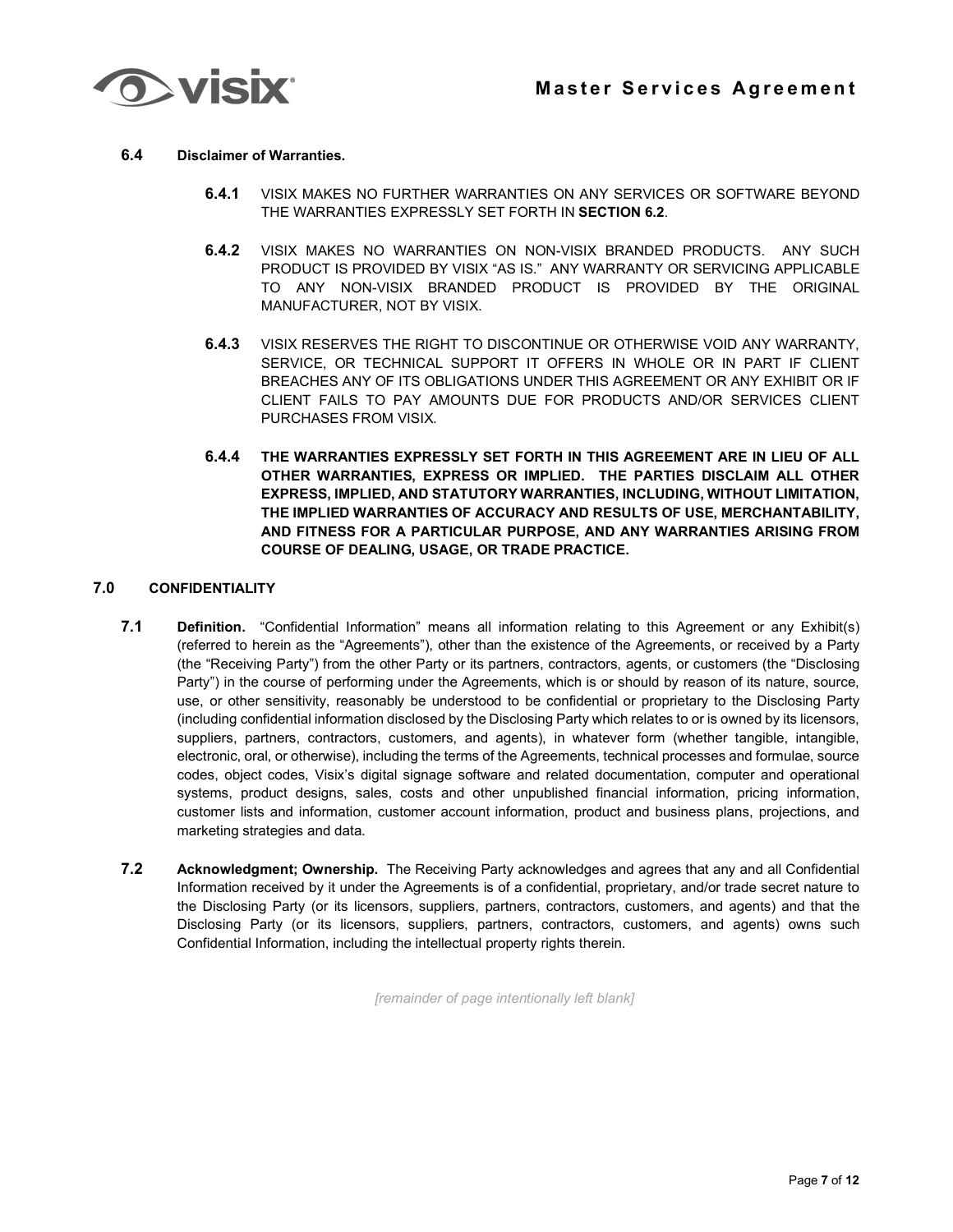

- **7.3 Confidentiality Obligations.** The Confidential Information may be used by the Receiving Party solely to assist the Receiving Party in providing or using the products and/or services under the Agreements and shall not be used for any other purpose. The Receiving Party shall use commercially reasonable efforts to protect the confidentiality of the Confidential Information but no less than those efforts used to protect its own Confidential Information. The Receiving Party may disclose the Confidential Information, or portions thereof, only to its Representatives who need to know such information for purposes of performing or using the products and/or services (it being understood that the Receiving Party shall inform its Representatives of the confidential nature of the Confidential Information, shall cause its Representatives to observe the terms of the Agreements, and shall be liable for any breach by any of its Representatives). The term "Representatives" as used in this **Section 7.0** shall mean a Party's directors, officers, employees, partners, agents or controlling persons, and professional advisors, including attorneys and accountants. Each and every Representative, prior to receiving Confidential Information, shall have signed a non-disclosure agreement sufficient to protect the Confidential Information with its employer or with the entity or person receiving the Confidential Information. The Receiving Party will promptly inform the Disclosing Party of any actual or suspected breach of this **Section 7.0** by it or its Representatives upon becoming aware of such actual or suspected breach.
- **7.4 Exceptions.** The confidentiality provisions of this **Section 7.0** will not apply to any information that the Receiving Party can show: (i) is or subsequently becomes publicly available without breach of any obligation owed to the Disclosing Party by the Receiving Party; (ii) was known to the Receiving Party prior to the Disclosing Party's disclosure of such information to the Receiving Party; (iii) became known to the Receiving Party from a source other than the Disclosing Party, and without breach of an obligation of confidentiality owed to the Disclosing Party; (iv) is independently developed by the Receiving Party without reference to the Disclosing Party's Confidential Information; or (v) is used by the Receiving Party in order to enforce any of its rights, claims, or defenses under, or as otherwise contemplated in, the Agreements, provided no such use shall occur unless the Receiving Party has in writing: (a) identified the Confidential Information that will be disclosed and why it is necessary for the Confidential Information to be disclosed and (b) provided the Disclosing Party sufficient notice to seek appropriate protection for the Confidential Information, which shall be no less than five (5) calendar days.
- **7.5 Legally Required Disclosures.** Nothing in the Agreements will be deemed to prevent the Receiving Party from disclosing any Confidential Information received hereunder pursuant to applicable law, provided that such disclosure will be limited to the minimum acceptable level of disclosure and that such Receiving Party will immediately notify the Disclosing Party of the imminent disclosure and minimize or prevent such disclosure to the maximum extent allowed under law. The Receiving Party shall promptly advise the Disclosing Party of any such pending disclosure.
- **7.6 Return or Destruction of Confidential Information.** Immediately upon the earlier of the Disclosing Party's request or the termination or expiration of this Agreement or an Exhibit for any reason, the Receiving Party will: (i) stop using the Confidential Information of the other Party then in its possession not under a valid license; (ii) erase or destroy all such Confidential Information residing in any computer memory or data storage apparatus (and furnish a certificate, executed by an officer of the Receiving Party, certifying such erasure and/or destruction); and (iii) destroy or make available to the Disclosing Party (in the Disclosing Party's discretion) all such Confidential Information (including all notes and summaries thereof) in tangible form. Notwithstanding the foregoing, the Parties and their counsel may retain such Confidential Information as confidential consistent with the Party's and/or counsel's document retention policies and legal and regulatory requirements.
- **7.7 Equitable Relief.** The Receiving Party acknowledges that its breach of this **Section 7.0** may cause the Disclosing Party (or its licensors) irreparable injury for which monetary damages may not make the Disclosing Party (or its licensors) whole. Accordingly, in addition to all other available remedies and notwithstanding **Section 8.6** below**,** the Disclosing Party (or its licensors) may be entitled to equitable or injunctive relief in the event of an actual, attempted, or threatened breach of any obligation of the Receiving Party (including its contractors and agents) under this **Section 7.0**.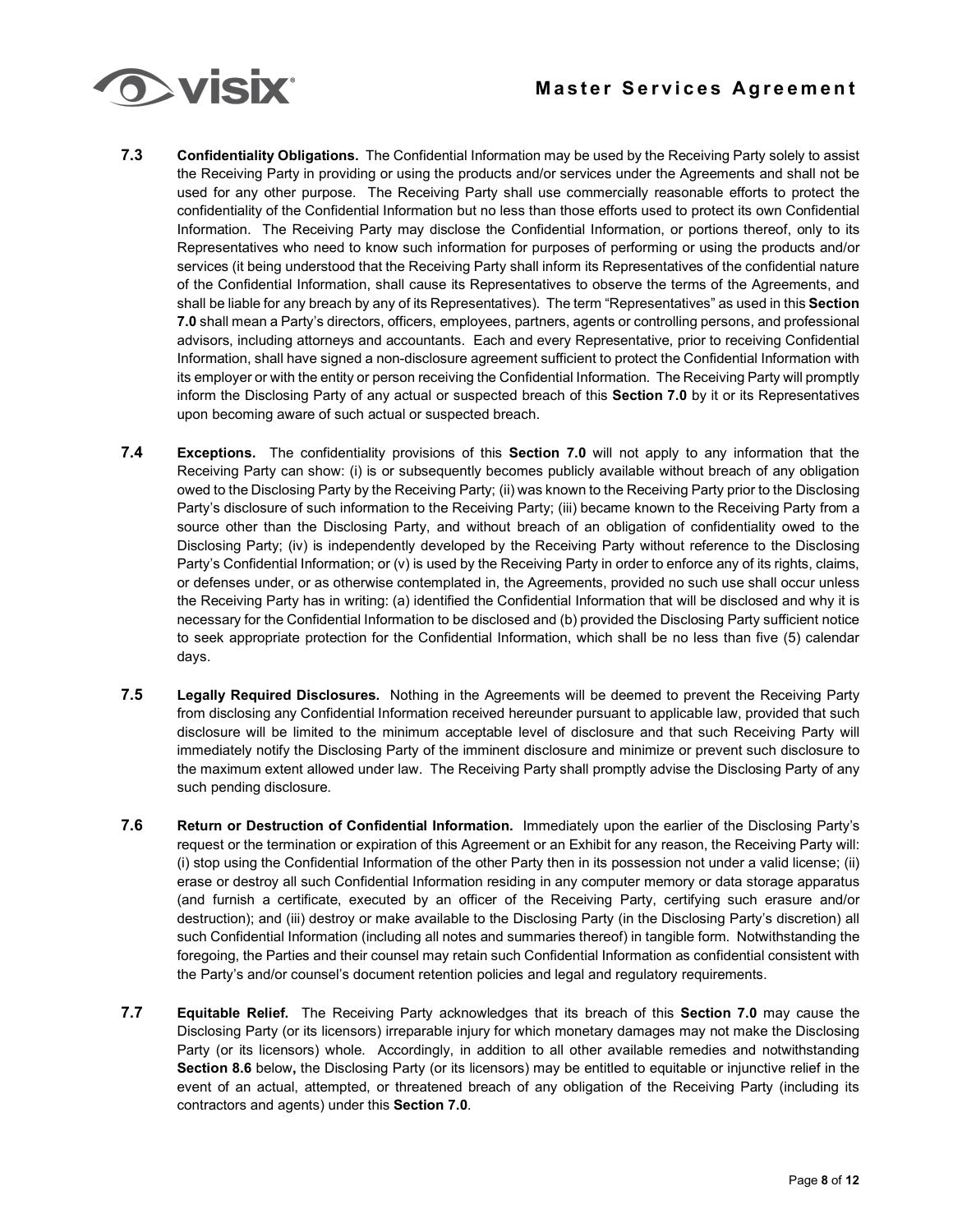**7.8 Statistical Data.** Nothing contained in this Agreement shall be construed to prohibit Visix from developing and publishing statistical data on its business, provided that all disclosed statistical data shall be done in such a manner that Client's Confidential Information is not disclosed.

### **8.0 GENERAL PROVISIONS**

- **8.1 Relationship of Parties.** The only relationship between Visix and Client created by this Agreement is the contractual relationship established by this Agreement. Nothing contained herein shall be construed to create a partnership, joint venture, association, or employment relationship between Visix and Client, it being understood that the Parties' only relationship will be that of an independent contractor relationship. Visix's authority shall be limited to that which is expressly stated in this Agreement. Neither Party shall have any authority, nor shall it represent itself as having any authority, to represent the other Party except as may be specifically provided in this Agreement.
- **8.2 Assignment.** Neither Party may assign its rights or delegate its obligations under this Agreement, and any attempt at such assignment will be void, unless with the prior written consent of the other Party, which consent shall not be unreasonably withheld or delayed. This Agreement will be binding upon the Parties' respective successors and permitted assigns. For purposes of this Agreement, "assignment" shall include a merger, acquisition, or other consolidation by, with, or of Client, including any new or surviving entity that results from such merger, acquisition, or other consolidation. Notwithstanding the foregoing, either Party may assign its rights and obligations under this Agreement to a parent or subsidiary. In any event, Client shall not assign this Agreement to a competitor of Visix, or its successors or assigns. In addition, nothing herein shall prohibit Visix from assigning this Agreement to an affiliate, subsidiary, or agent of Visix, nor shall such assignment be considered a violation of this provision.
- **8.3 Notices.** Any notice or other communication required or permitted to be made or given by either Party pursuant to this Agreement will be in writing, and will be deemed to have been duly given: (i) three (3) days after the date of mailing if sent by certified U.S. mail, postage prepaid, with return receipt requested; (ii) when transmitted if sent by facsimile, provided a confirmation of transmission is produced by the sending machine and a copy of such facsimile is promptly sent by another means specified in this **Section 8.3**; (iii) when delivered, if delivered personally or sent by express courier service; or (iv) when transmitted if sent by email to a valid and reasonably appropriate email address specified in this Agreement or an Exhibit, provided a copy of such email is promptly sent by first class U.S. mail. All notices mailed to a Party will be to a valid and reasonably appropriate address of that Party as set forth in this Agreement or an Exhibit, with copy to that Party's counsel as applicable, or at such other address as that Party will have specified in writing.
- **8.4 Severability.** If any part of this Agreement is determined to be illegal, invalid, unenforceable, or otherwise contrary to law by a court of competent jurisdiction, the remainder of the Agreement will remain in full force and effect, and the Parties will substitute an enforceable provision that, to the maximum extent possible in accordance with applicable law, preserves the original intentions and economic positions of the Parties.
- **8.5 Governing Law.** This Agreement will for all purposes be governed, interpreted, construed, and enforced solely and exclusively in accordance with the laws of the State of Georgia without regard to choice of law principles and excluding the United Nations Convention on the International Sale of Goods.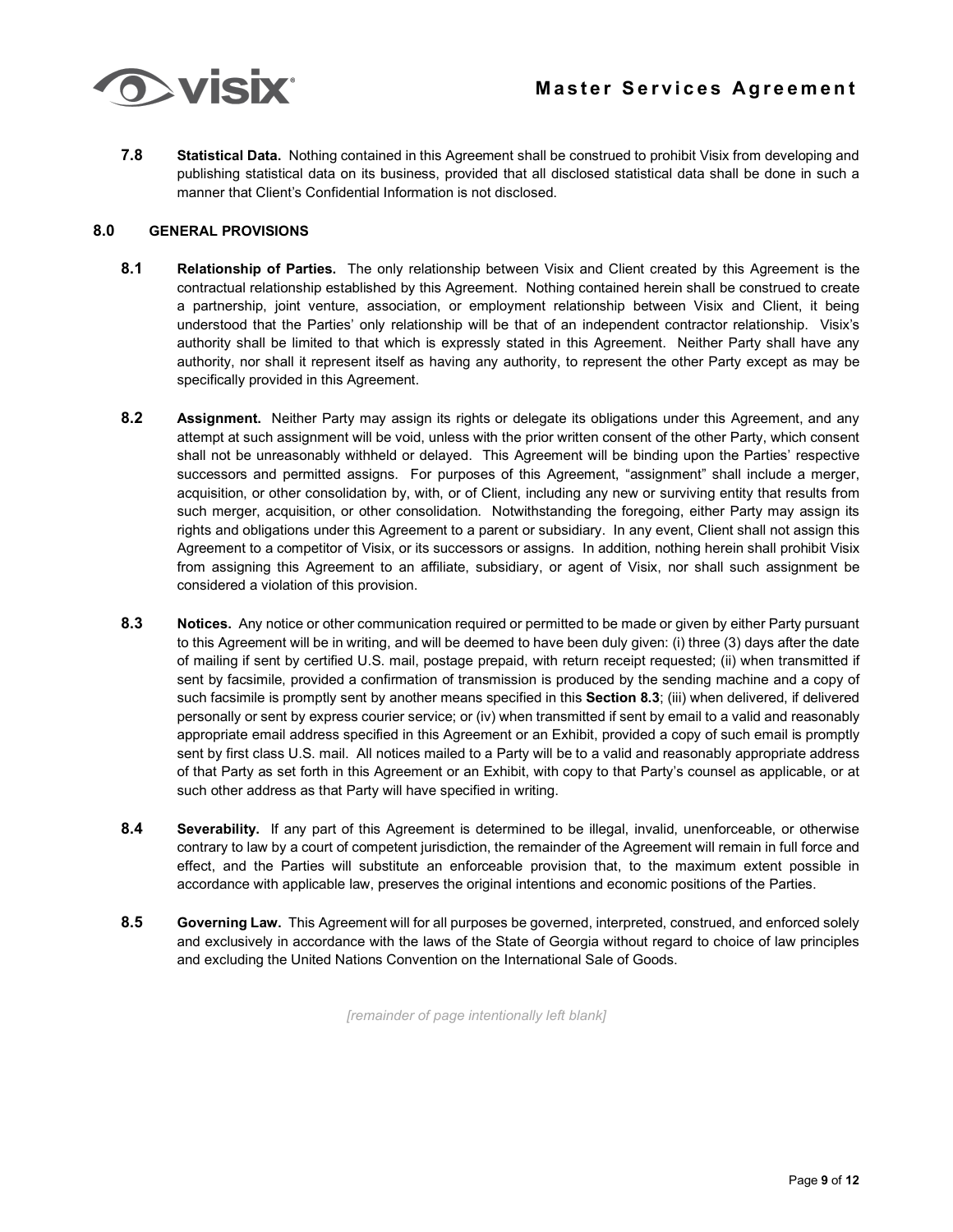

# **Master Services Agreement**

#### **8.6 Binding Arbitration.**

- **8.6.1** If any dispute or difference between the Parties shall arise at any time in connection with this Agreement, its interpretation, or the breach, termination, or validity thereof, the relationships which result from this Agreement (including, to the full extent permitted by applicable law, relationships with third parties who are not signatories to this Agreement), Visix's advertising, or any related purchase, the Parties shall, acting reasonably and in good faith, use their best efforts to resolve it as soon as possible in an amicable manner. If any dispute or difference has not been resolved pursuant to the foregoing sentence within thirty calendar (30) days immediately following notice from one Party to another of its desire to have the same resolved, then the Parties agree to resolve the dispute by final and binding arbitration. For U.S. based Clients, the arbitration shall proceed under the Commercial Arbitration Rules of the American Arbitration Association. For Clients based outside the U.S., the arbitration shall proceed in accordance with the then current International Institute for Conflict Prevention and Resolution ("CPR") Rules for Non-Administered Arbitration. The arbitration proceeding and final hearing shall take place in Atlanta, Georgia. The arbitrators shall apply the laws of the State of Georgia to the substantive issues at issue in the dispute. The arbitration shall take place before a panel of three (3) arbitrators. Within thirty calendar (30) days of the commencement of the arbitration, each Party shall designate in writing a single neutral and independent arbitrator. The two arbitrators designated by the Parties shall then select a third arbitrator. The arbitrators shall have the authority to permit limited discovery, including depositions, prior to the arbitration hearing, and such discovery shall be conducted consistent with the United States Federal Rules of Civil Procedure. The arbitrators shall render their award in writing and will include the findings of fact and conclusion of law upon which their award is based. The arbitrators shall have no power or authority to award punitive or exemplary damages. The arbitrators may, in their discretion, award the cost of the arbitration, including reasonable attorney fees, to the prevailing Party. Any award may be confirmed in any court having jurisdiction. Any arbitration shall be confidential, and except as required by law, neither Party may disclose the content or results of any arbitration hereunder without the prior written consent of the other Party, except that disclosure is permitted to a Party's auditors and legal advisors. For purposes of **Section 8.6**, Visix also includes agents, employees, principals, successors, assigns, affiliates, respective suppliers, vendors, service providers, service companies, or their respective subsidiaries, officers, agents, partners, employees or consultants, predecessors in interest, successors, and assigns. EACH ARBITRATION MUST OCCUR ON AN INDIVIDUAL BASIS, AND NEITHER PARTY MAY SUBMIT A DISPUTE AS A PLAINTIFF OR REPRESENTATIVE CLASS MEMBER IN A PURPORTED CLASS ACTION.
- **8.6.2** Notwithstanding the foregoing, either Party will have the right to obtain from a state or federal court located in Gwinnett County, Georgia a temporary restraining order, preliminary injunction, or other equitable relief to preserve the status quo or prevent irreparable harm, although the merits of the underlying dispute will be resolved through binding arbitration.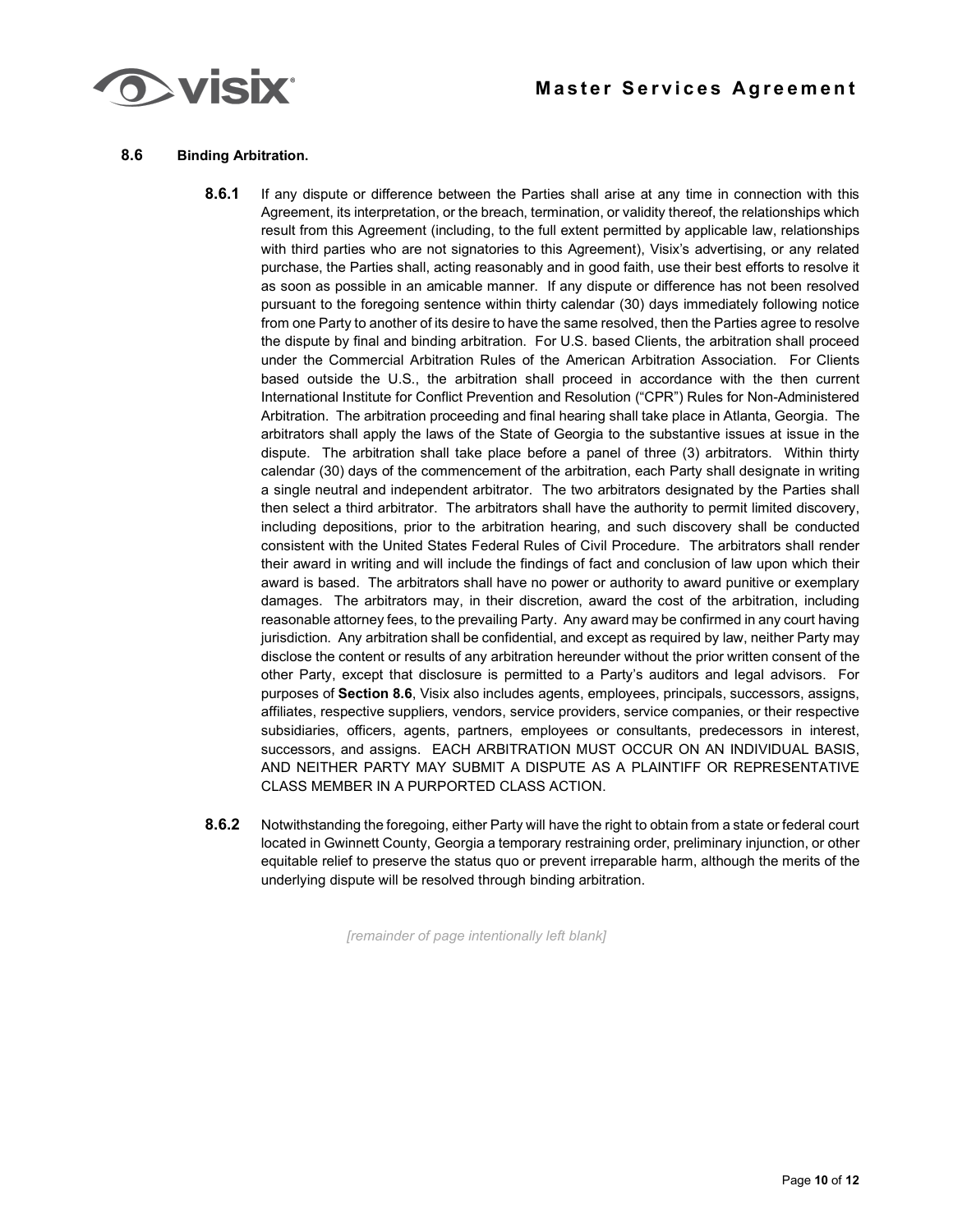

- **8.7 Export Restrictions for International Sales.** For sales occurring outside the United States, Client acknowledges that the products licensed or sold under this Agreement and any Exhibit, and the transaction contemplated by this Agreement, which may include technology and software, are subject to the customs and export control laws and regulations of the United States and may also be subject to the customs and export control laws and regulations of the country in which the products are manufactured and/or received. Client agrees that it is Client's sole responsibility to comply with and abide by those laws and regulations. Further, under United States law, the products shipped pursuant to this Agreement may not be sold, leased, or otherwise transferred to restricted countries or utilized by restricted end-users or an end-user engaged in activities related to weapons of mass destruction, including, without limitation, activities related to the design, development, production or use of nuclear weapons, materials, or facilities, missiles or the support of missile projects, and chemical or biological weapons. Client agrees not to provide any written regulatory certifications or notifications on behalf of Visix. Visix has not tested products for use in high-risk activities including, but not limited to, any life sustaining, chemical, or mission critical use. VISIX WILL NOT HAVE ANY LIABILITY FOR ANY DAMAGES ARISING FROM THE USE OF THE PRODUCTS IN ANY HIGH-RISK ACTIVITY, INCLUDING, BUT NOT LIMITED TO, THE OPERATION OF NUCLEAR FACILITIES, AIRCRAFT NAVIGATION OR COMMUNICATION SYSTEMS, AIR TRAFFIC CONTROL, MEDICAL SYSTEMS, LIFE SUPPORT, OR WEAPONS SYSTEMS.
- **8.8 No Waiver.** No failure or delay by either Party in exercising any right, power, or remedy will operate as a waiver of such right, power, or remedy, and no waiver will be effective unless it is in writing and signed by the waiving Party. If either Party waives any right, power, or remedy, such waiver will not waive any subsequent or other right, power, or remedy the Party may have under the Agreement. Each Party's remedies set forth in this Agreement will be cumulative and not exclusive and will be available in addition to all other remedies available by law or equity, except as otherwise expressly provided in this Agreement.
- **8.9 Publicity.** Visix may include Client's name and logo on its customer list and in its advertising materials.
- **8.10 Force Majeure.** Neither Party will be deemed in default of this Agreement to the extent that performance of its obligations, or attempts to cure any breach, are delayed or prevented by reason of any act of God, acts of war, terrorism, riots, civil disorders, rebellions, epidemics, pandemics, failures of public networks, or strikes or other work stoppages not involving the personnel of the affected Party; provided that such Party immediately gives the other Party written notice thereof and undertakes commercially reasonable efforts to circumvent the cause of the delay or minimize the extent of the delay. In any such event, the time for performance or cure will be extended for a period equal to the duration of the delay, not to exceed four (4) weeks. If the notifying Party does not resume performance of such obligations or cure such breach before the end of such four (4) week period, the other Party will be entitled to terminate this Agreement and/or an Exhibit immediately without any obligation or liability to the delayed Party for doing so.
- **8.11 Non-Solicit**. During the term of this Agreement and for one (1) year after the date of termination, Client will not, directly or indirectly, solicit any Visix employee to leave his or her employment, unless permitted by Visix in writing. This covenant shall not prohibit the placement of advertising in media of general circulation which is not targeted at Visix's employees. If Client is in violation of this covenant, then the time period stated herein will be automatically extended for the period of such violation.
- **8.12 Survival**. Provisions contained in this Agreement that by their sense and content are intended to survive completion of performance, termination or cancellation of this Agreement or an Exhibit shall so survive, including **Sections 4.0-8.0**.
- **8.13 Order of Precedence.** In the event of any conflict between or among the provisions contained in this Agreement and any Exhibits thereto, the following order of precedence will govern: (i) the Quote; (ii) any other Exhibit(s); and (iii) this Agreement.
- **8.14 Counterparts.** This Agreement may be executed simultaneously in two (2) or more counterparts, each of which shall be deemed an original, but all of which together shall constitute one and the same instrument.